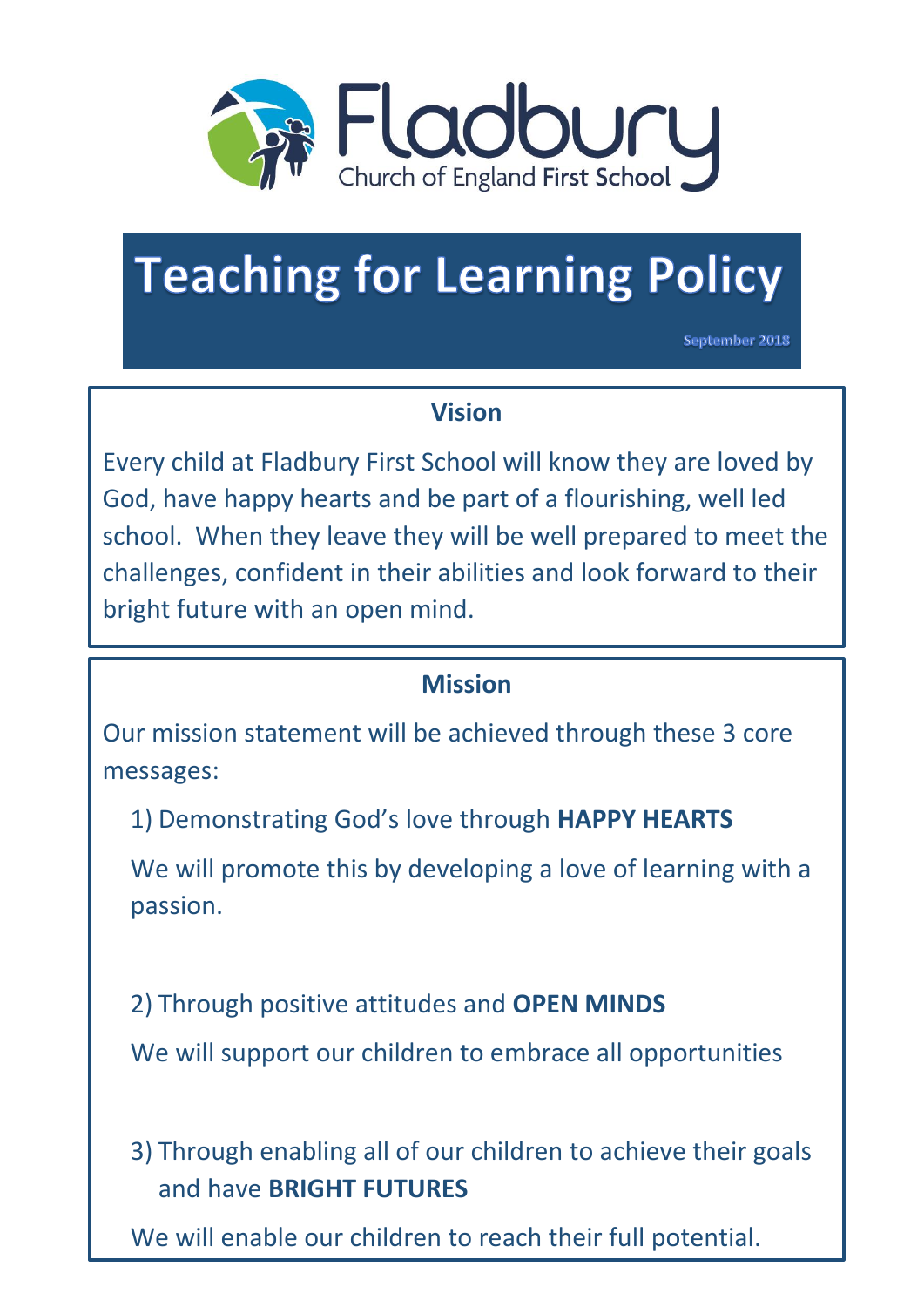## We want our learners to be....

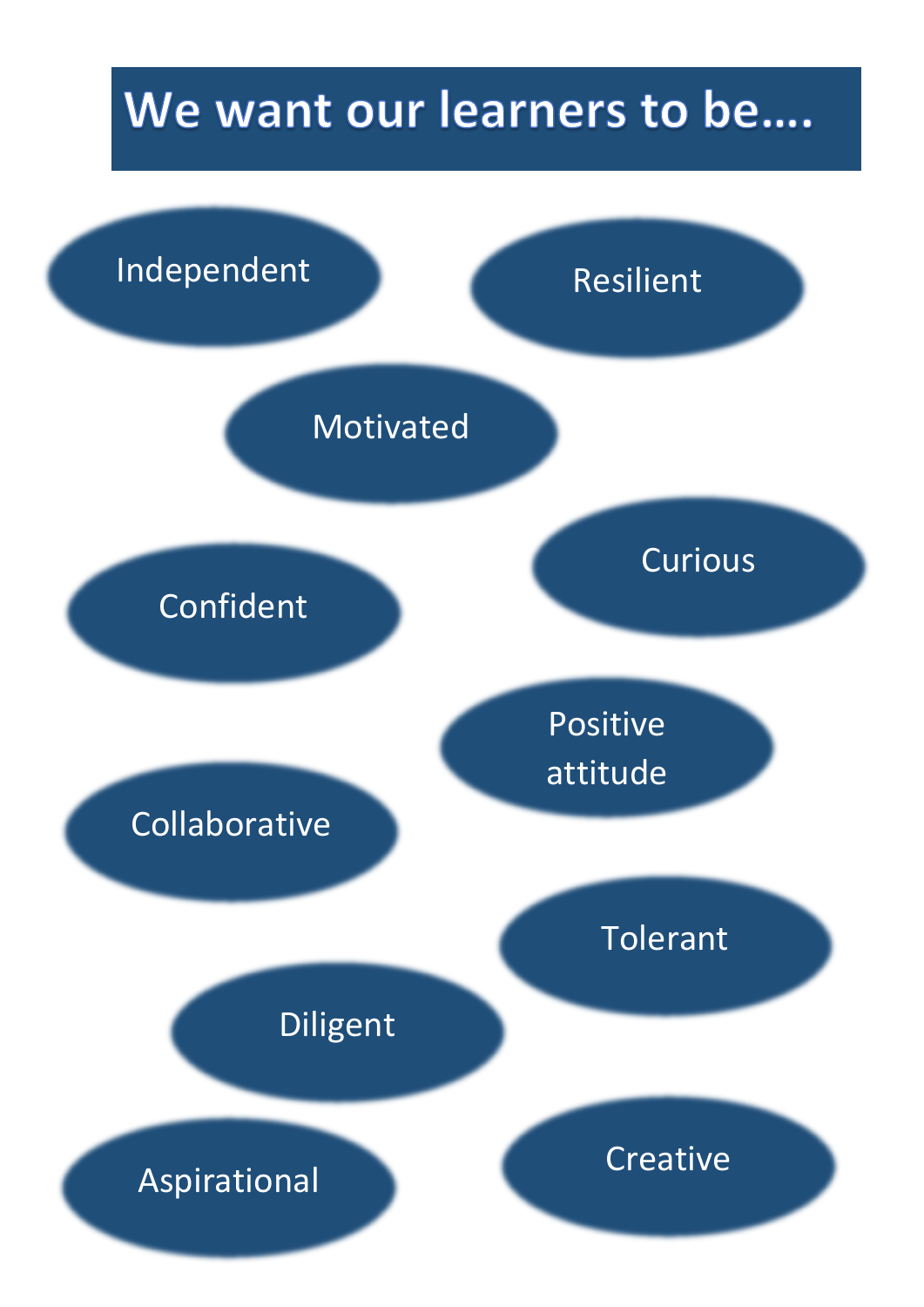## **Happy Hearts**

How do we promote a love of learning with a passion for all?

We do this by:

- Children are given a voice in the planning of sequences of learning and the activities offered are engaging
- Staff model enthusiasm and curiosity
- We all promote a positive self-image and we are generous and kind adopting a positive mindset.
- We encourage all to be socially adept, promoting our school Christian values.
- Children are prepared for real life experience
- Everyone is greeted with a smile
- We listen to one another attentively
- We love to celebrate our achievement and progress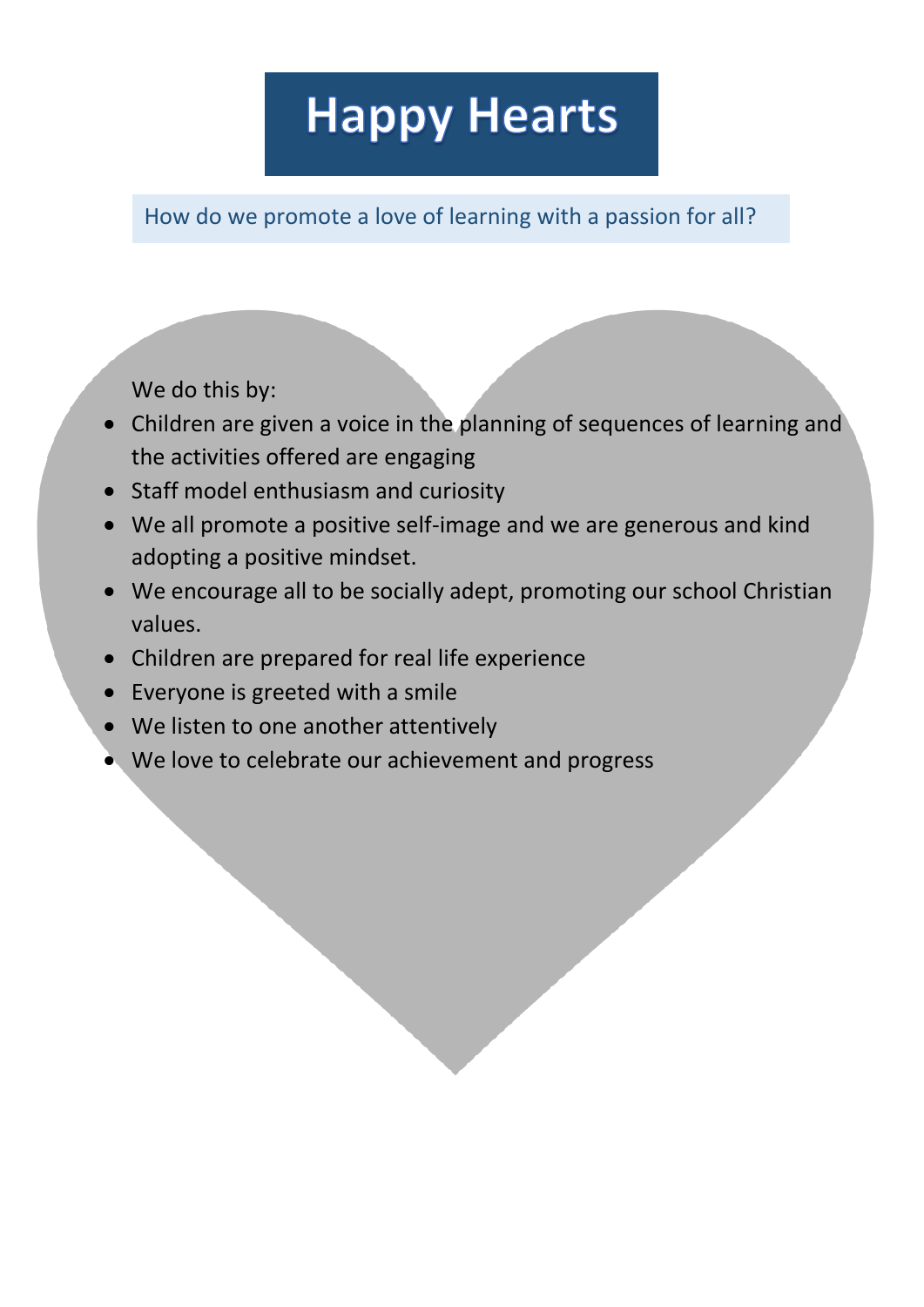# **Open Minds**

#### How do we support our children to embrace opportunities?



We do this by:

- Understanding that learning is life long
- Celebrating our diversity and identity within the classroom and wider community
- Offering a broad curriculum and extra curricular activities
- Ensuring our children adopt a "have a go" attitude and support one another and enjoy their successes as a team.
- Making sure our children have an inquisitive approach to challenges offered.